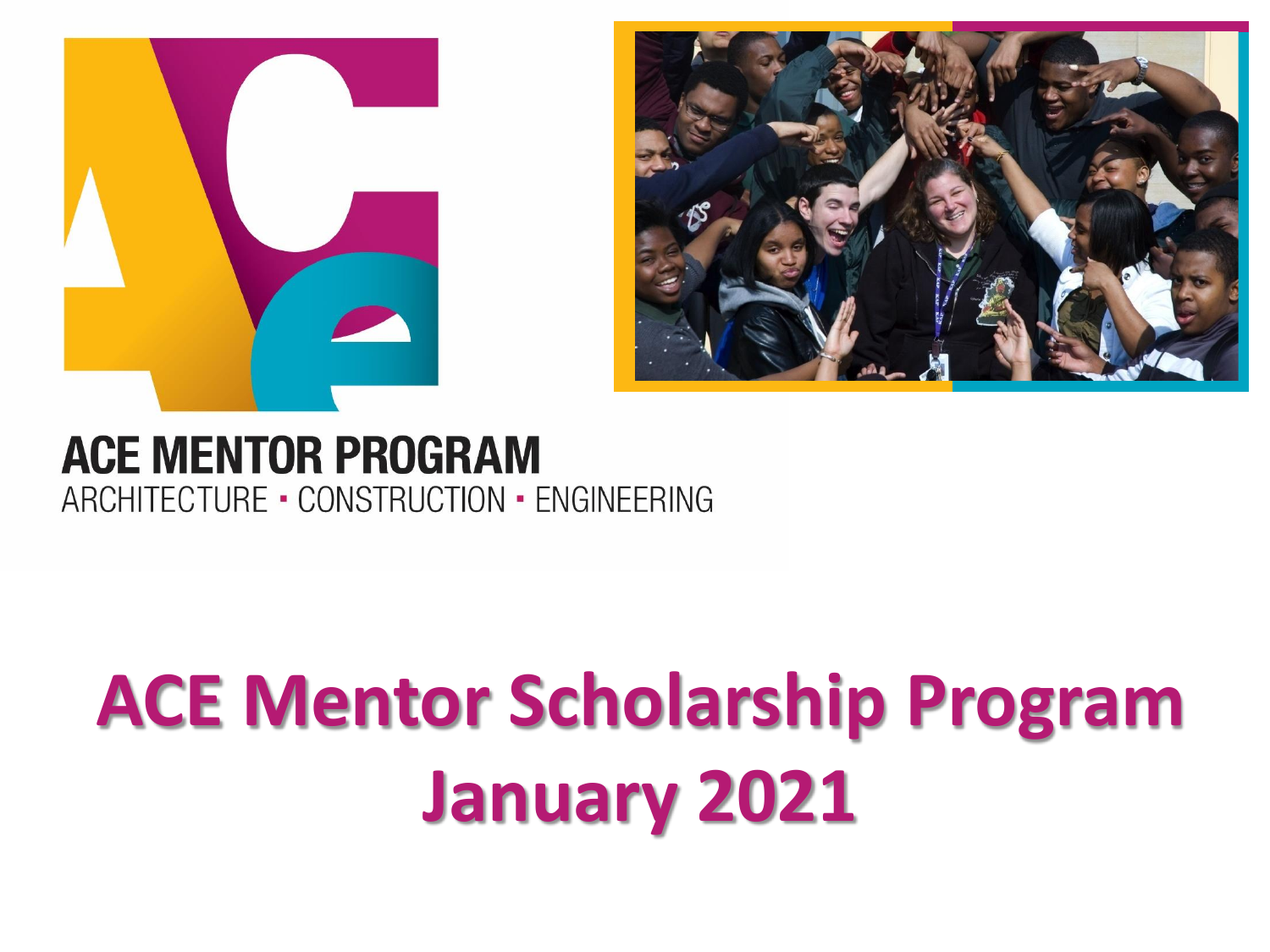#### **Today's Objectives**

#### **Welcome**

#### **Agenda**

#### **Overview of Scholarship Program Eligibility Scholarship Application Process Online Application Timeframe of Application**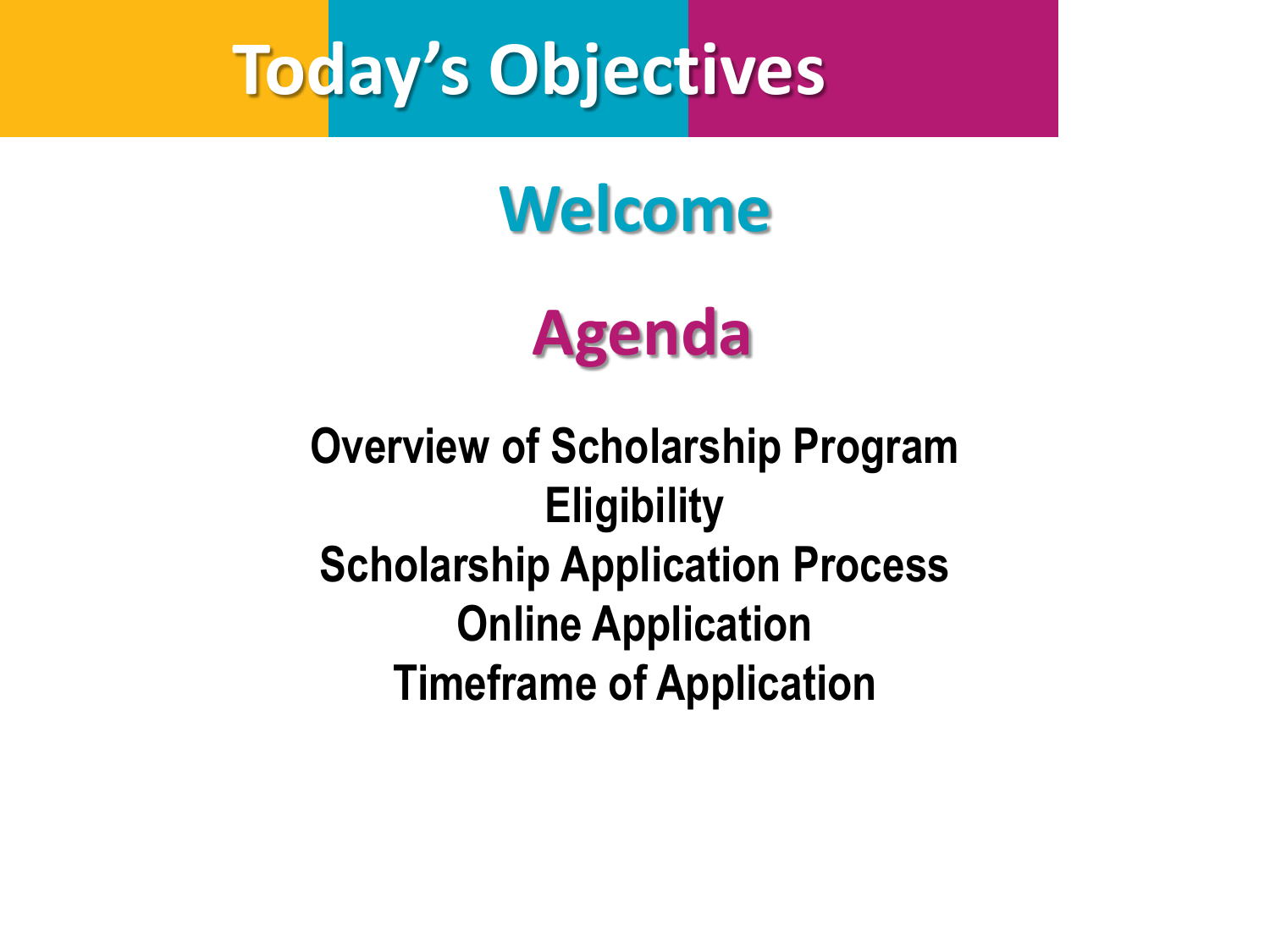## **Overview of Scholarships**

- ➢ **The ACE Mentor Program is proud to offer financial scholarships to students of the ACE Mentor Program.**
- ➢ **The number of scholarships as well as dollar amounts of scholarship will be announced later in the year.**
- ➢ **The purpose of this presentation is to explain the process of applying for a scholarship.**

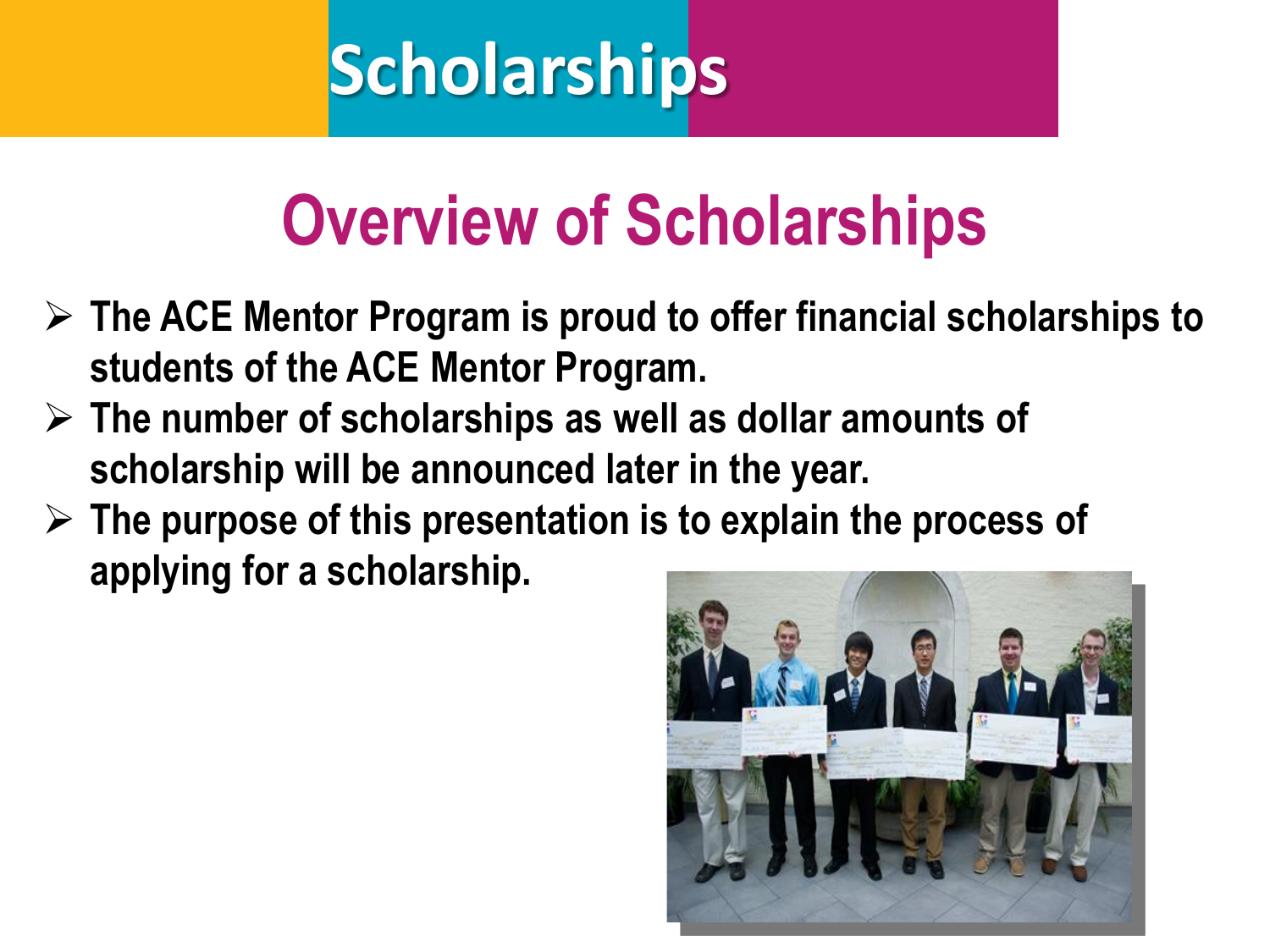# **Eligibility**

#### **To Be Eligible to Apply for a Scholarship**

- ➢ **Be a current senior in high school.**
- ➢ **Have completed one full year of the ACE program (or in process of completing a full year).**
- ➢ **Have good attendance at ACE meetings.**
- ➢ **Receive a team leader's letter of recommendation.**
- ➢ **Plan to attend post secondary education in an ACE industry discipline. (2 or 4 year College, University or Trade School)**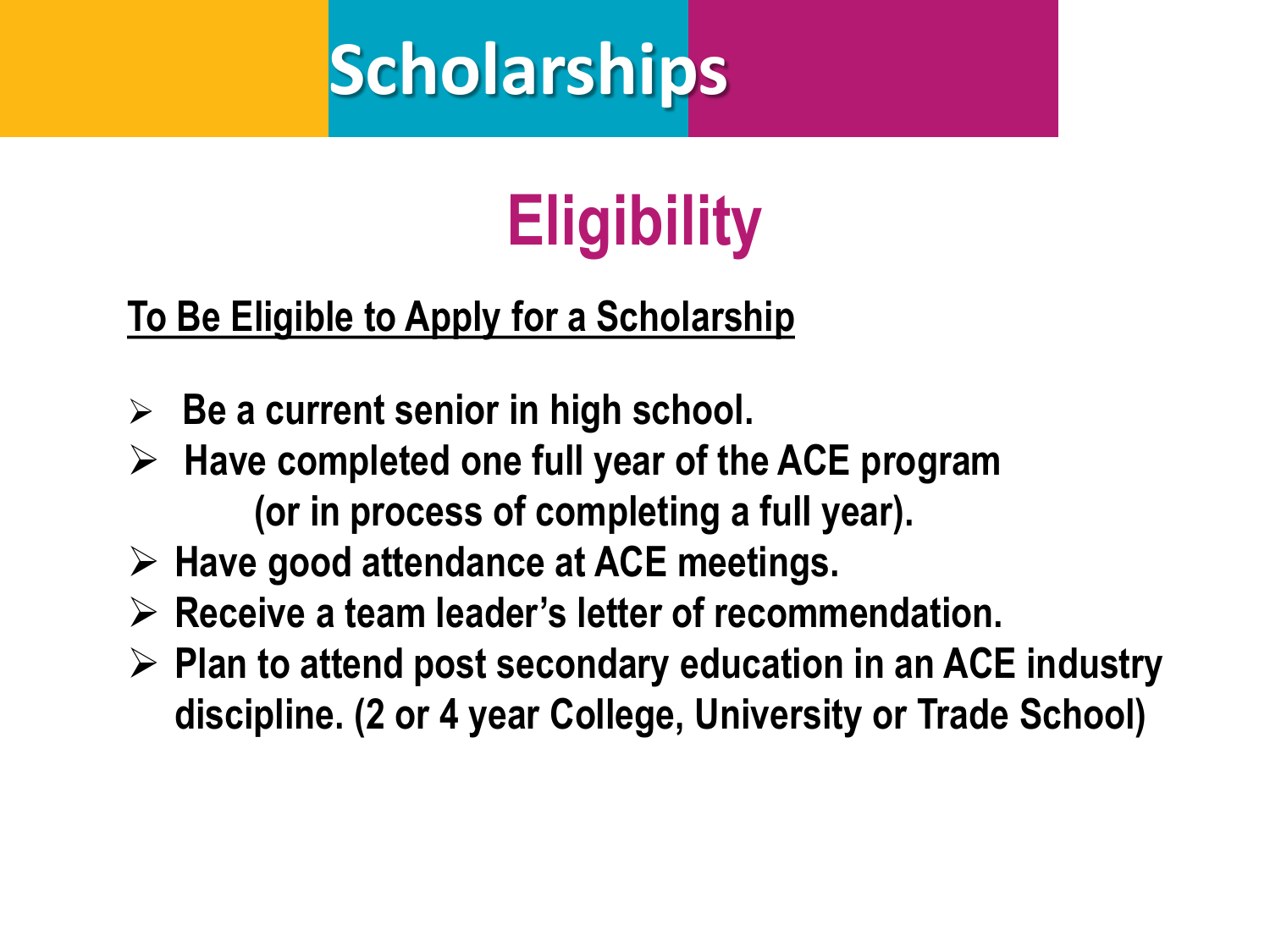#### **Application Process**

**Students must complete the Online application on the ACE Mentor website.**

- **1. Log onto the ACE website at <https://app.acementor.org/login>**
- **2. Log-in using your username and password from registration**
- **3. Click on the Scholarship link on the left hand column**
- **4. Click on the "apply" button**
- **5. Locate line 287 ACE Boston Scholarships year 2020-2021**
- **6. Click on edit icon on right side of line to start application process** *to*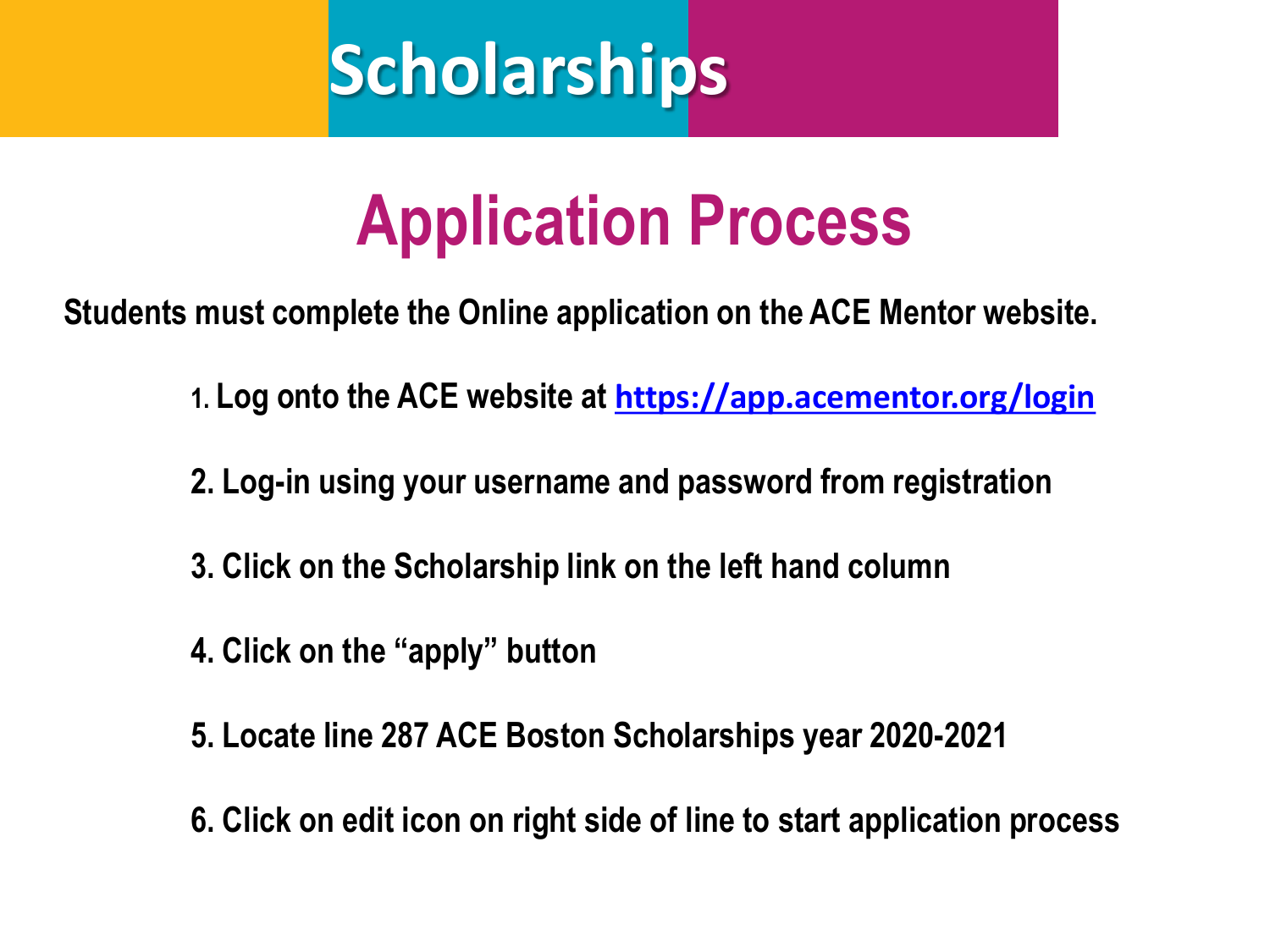## **Application**

**The online application includes the following information:**

- **1. Background Information completed when student signed up for program**
- **2. Parent/Guardian Information**
- **3. Activities**
- **4. Honors**
- **5. Essays**
- **6. Recommendations**
- **7. Transcript**

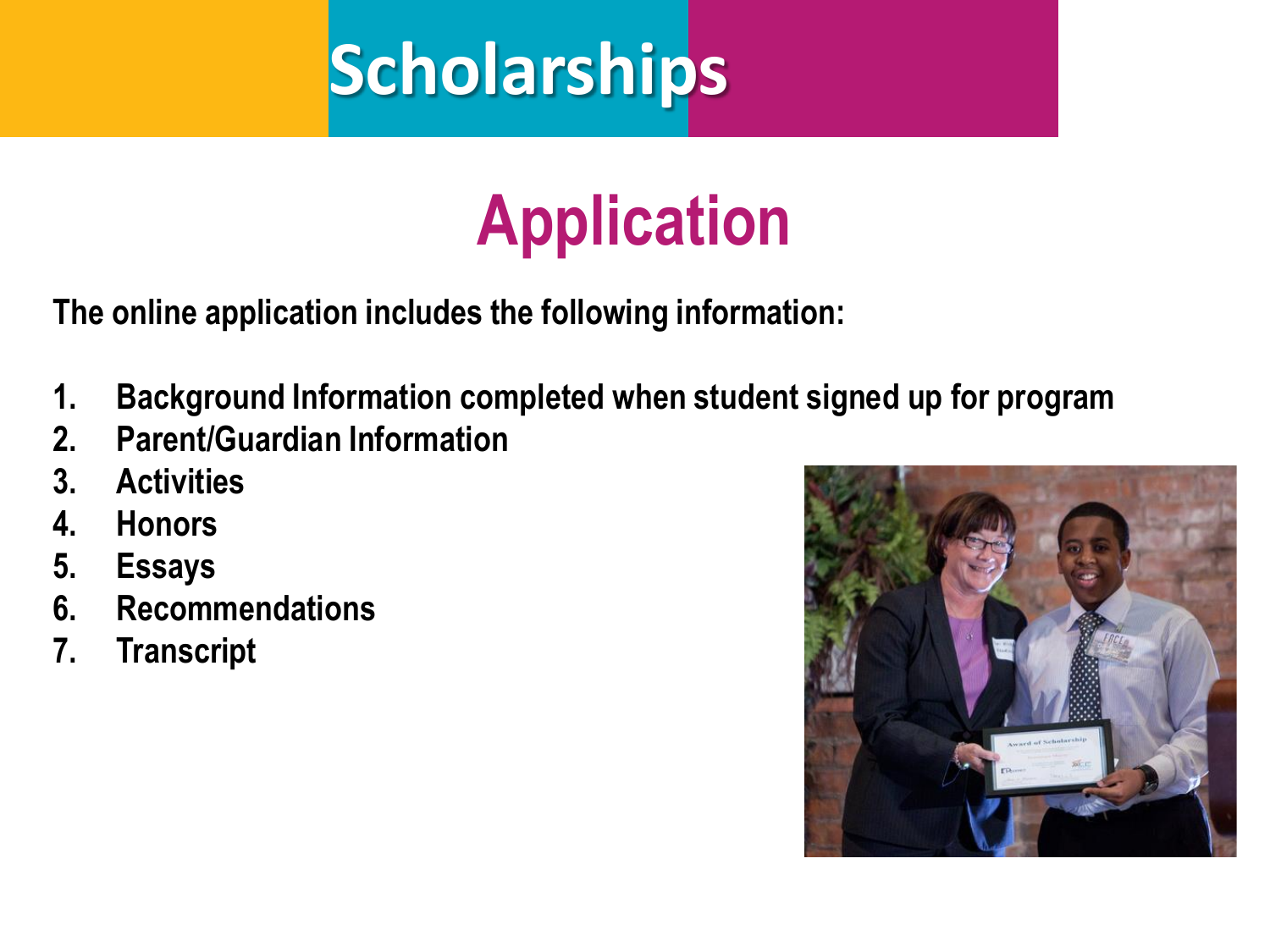

**Three Essays are included in the online application. Essay no. 2 is optional. Essays should be brief and concise, no more than 250 words each. Brief and concise can be much more impactful than long drawn-out answers!**

- **1. Describe the impact the design and construction industries have on our society. Why are these professions so important?**
- **2. Which segment of the industry (architecture, engineering, construction, or related field) do you wish to enter and why? Did ACE help steer you in that direction? If so, how/why?**
- **3. Describe your experience with your ACE mentors? What did your mentors teach you about their profession? How will this experience help you as you transition from high school? What effect did this experience have on your college choice, or choice of study?**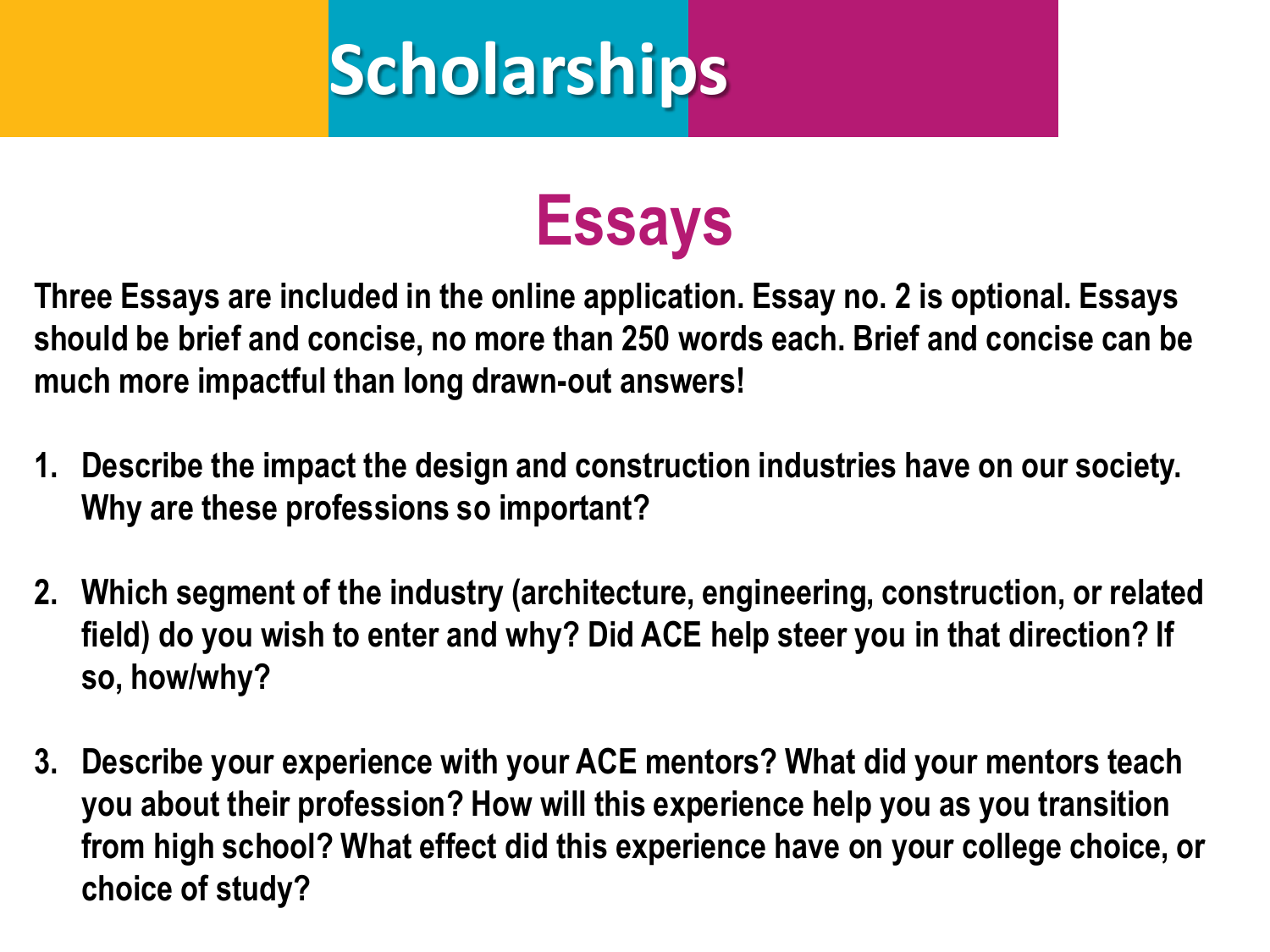#### **Recommendations**

- **1. Teacher or Guidance Counselor**
- **2. ACE Team Leader or Team Member**
- **3. Employer (optional)**

**Each student must request a letter of recommendation from their teacher/guidance counselor and their ACE team leader.**

**Student can also submit an employer recommendation.**

**The recommendations should send as a PDF to the student via email.** 

**The student can then attach the form to their application.** 

**If the person writing the recommendation would prefer it be sent directly to the scholarship committee, please have it sent to your team lead.**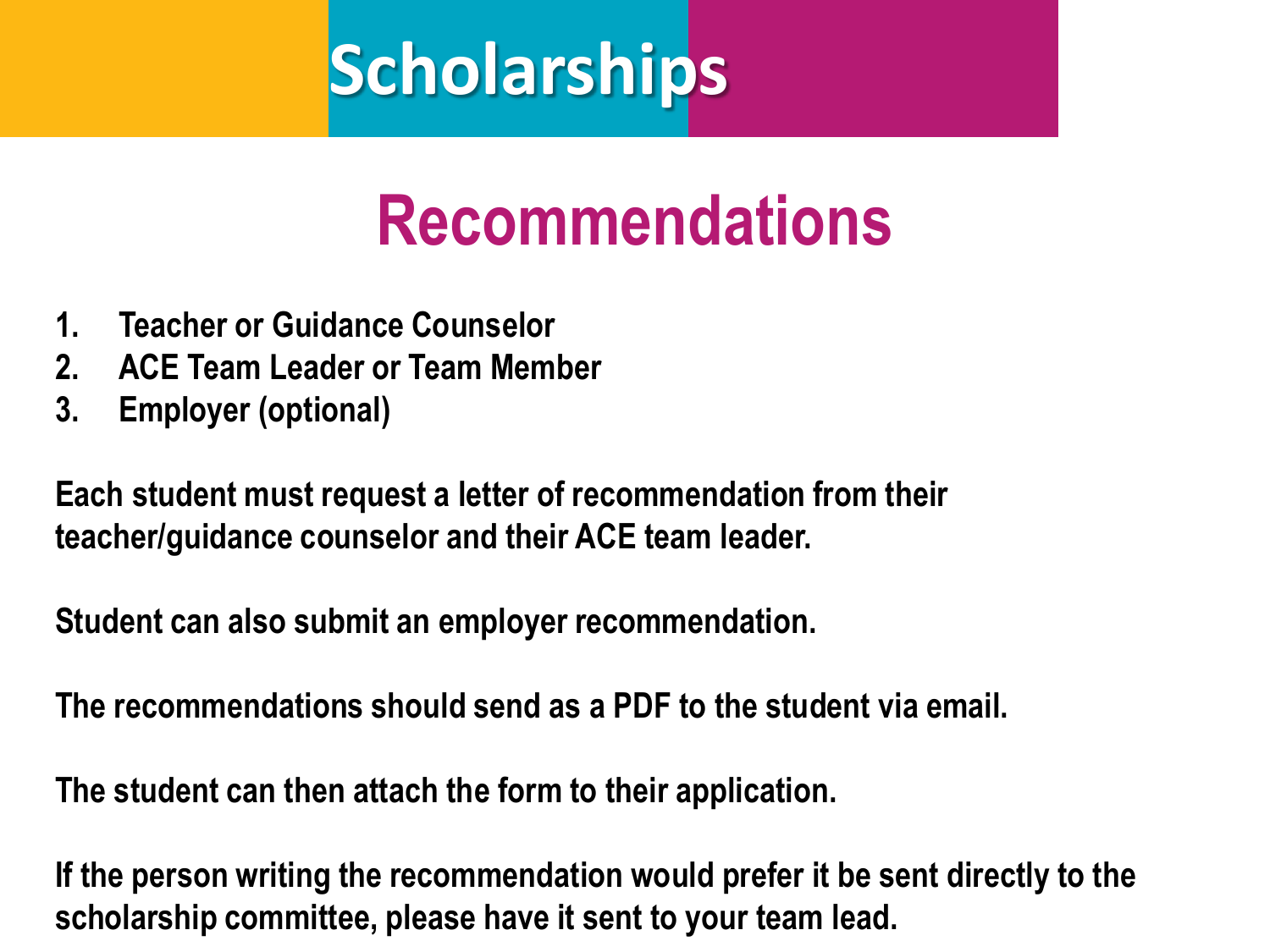

#### **Transcripts**

**The student must obtain an official academic transcript from their high school.** 

**If school is willing to send electronically to you, attach file to application.**

**Many schools require the transcript to be mailed to a person other than the student, If so, please have it sent to your team leader.** 

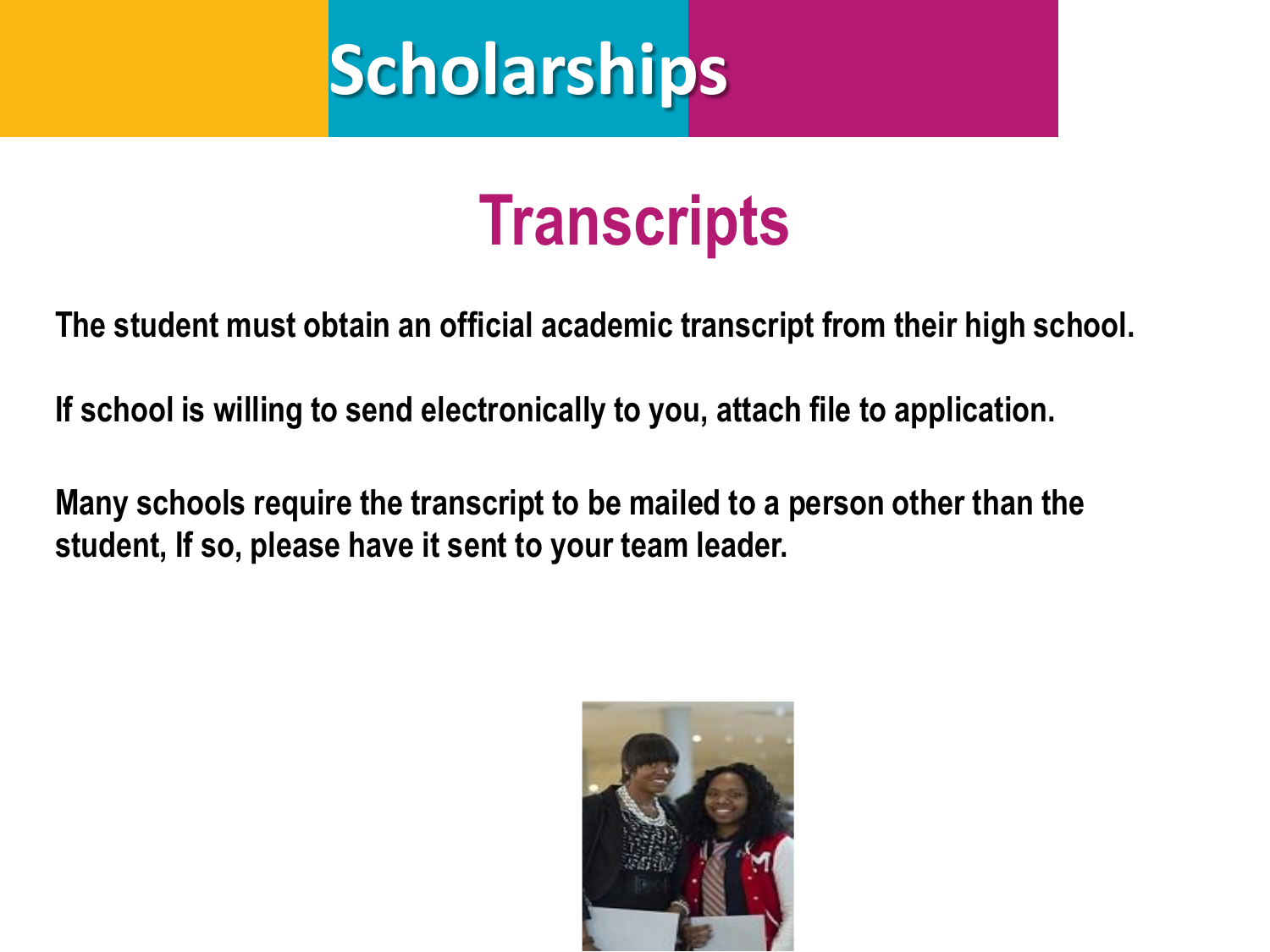## **Completion of Application**

**At the end of the application, there is a section called Application Submission. THIS IS VERY IMPORTANT FOR STUDENTS TO UNDERSTAND, you must NOT check #2 until the application is complete.**

**1: Only check this box if you want to come back later and make revisions to your application. All the information you have provided up to this point, will be saved for you. Check the box and hit the SUBMIT button below.**

**2: Only check this box if you are ready for final submission. Once you check this box and click on Submit, you will not be able to make revisions to your application.**

**THE APPLICATION IS COMPLETED ONLY - When all your letters of recommendation, the transcript and the application are completed.**

**Once the applicant clicks #2, they will not be able to return to the application.**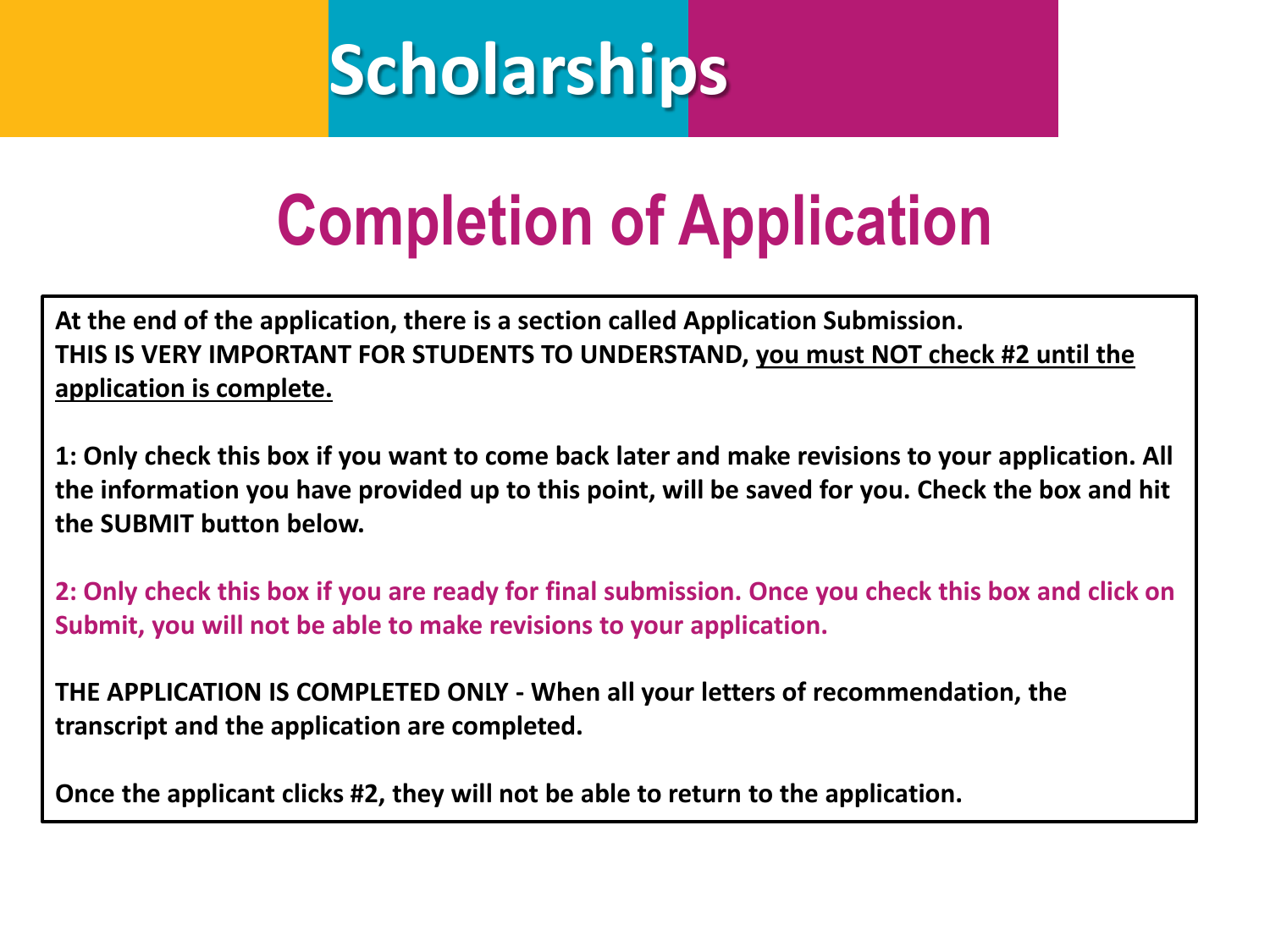#### **Timeline of Application**

**Friday, January 10 or before: Scholarship Guidelines and Application will be presented to student.**

**Friday, February 12 (midnight): Deadline for all student applications to be submitted (including sealed transcripts and 2 letters of recommendation). MAKE SURE YOUR APPLICATION IS IN ON TIME!**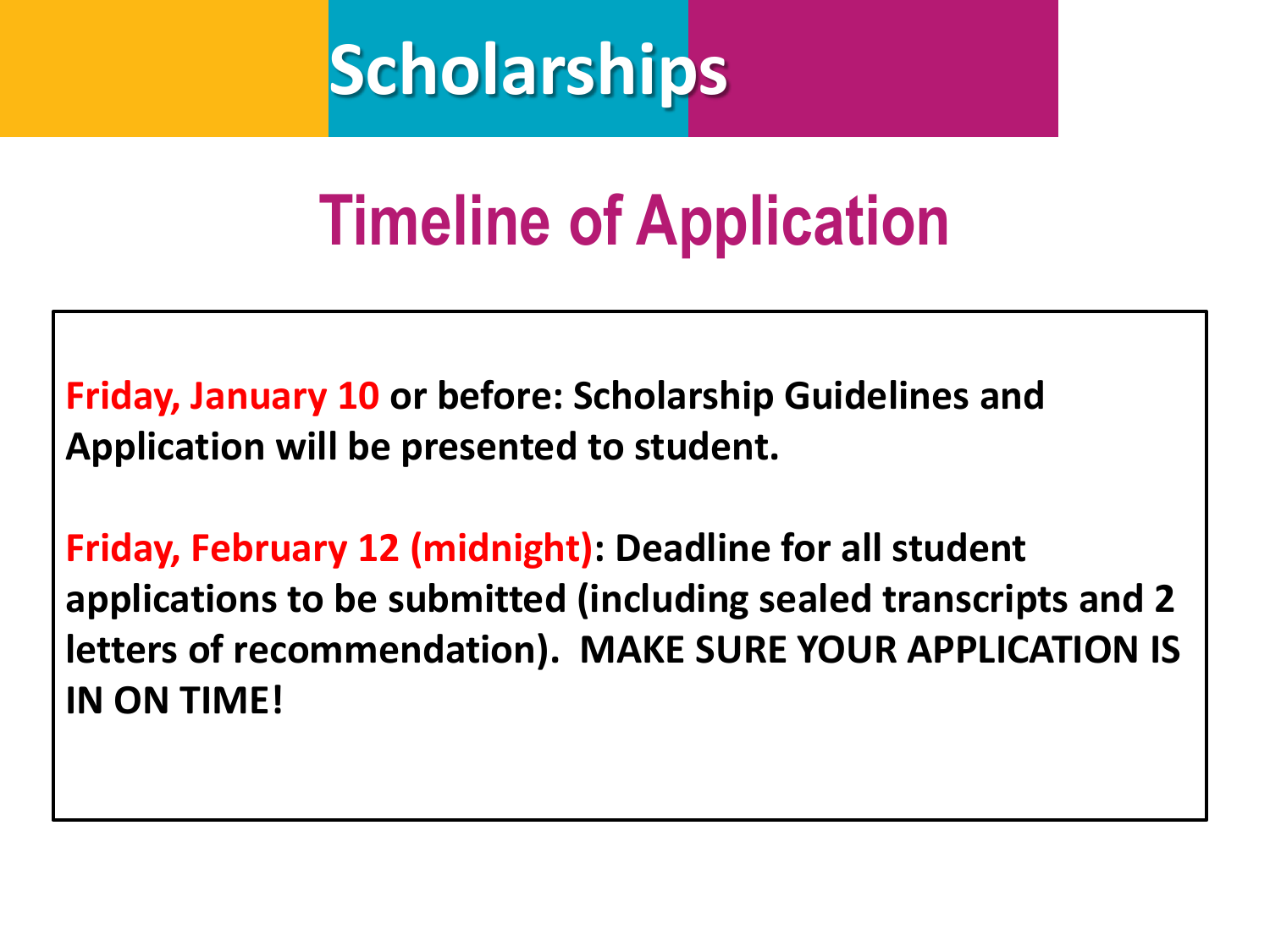#### **Deferment**

**Last year we had a lot of students defer due to COVID-19. That was okay, even if you plan on deferring in the fall, we still encourage you to apply for a scholarship. There is a question on the first page of the scholarship asking your intention. This will not affect your award!**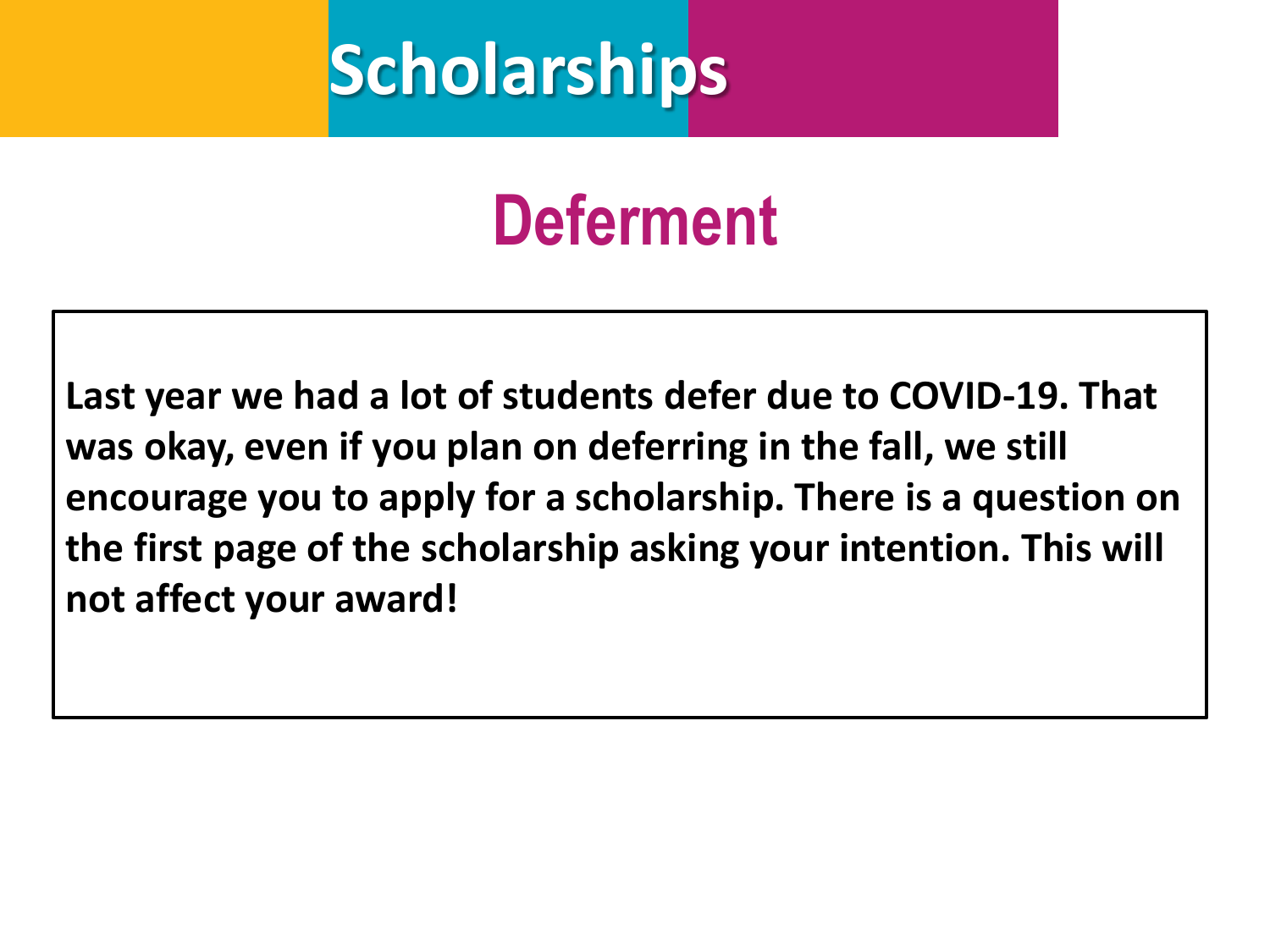## **National Scholarship Opportunities**

**Ace provides a list of national scholarship opportunities. These are administered by other organizations and universities. If you are interested in those follow these instructions:** 

**Log-in to: <https://app.acementor.org/login>**

**Go to resources on the left-hand side, where you will find the password for ACE MENTOR Tools** 

**[With that password log into: https://acementortools.org/national](https://acementortools.org/national-scholarships/#catalog)scholarships/#catalog**

**There is a list of scholarships under student resources**